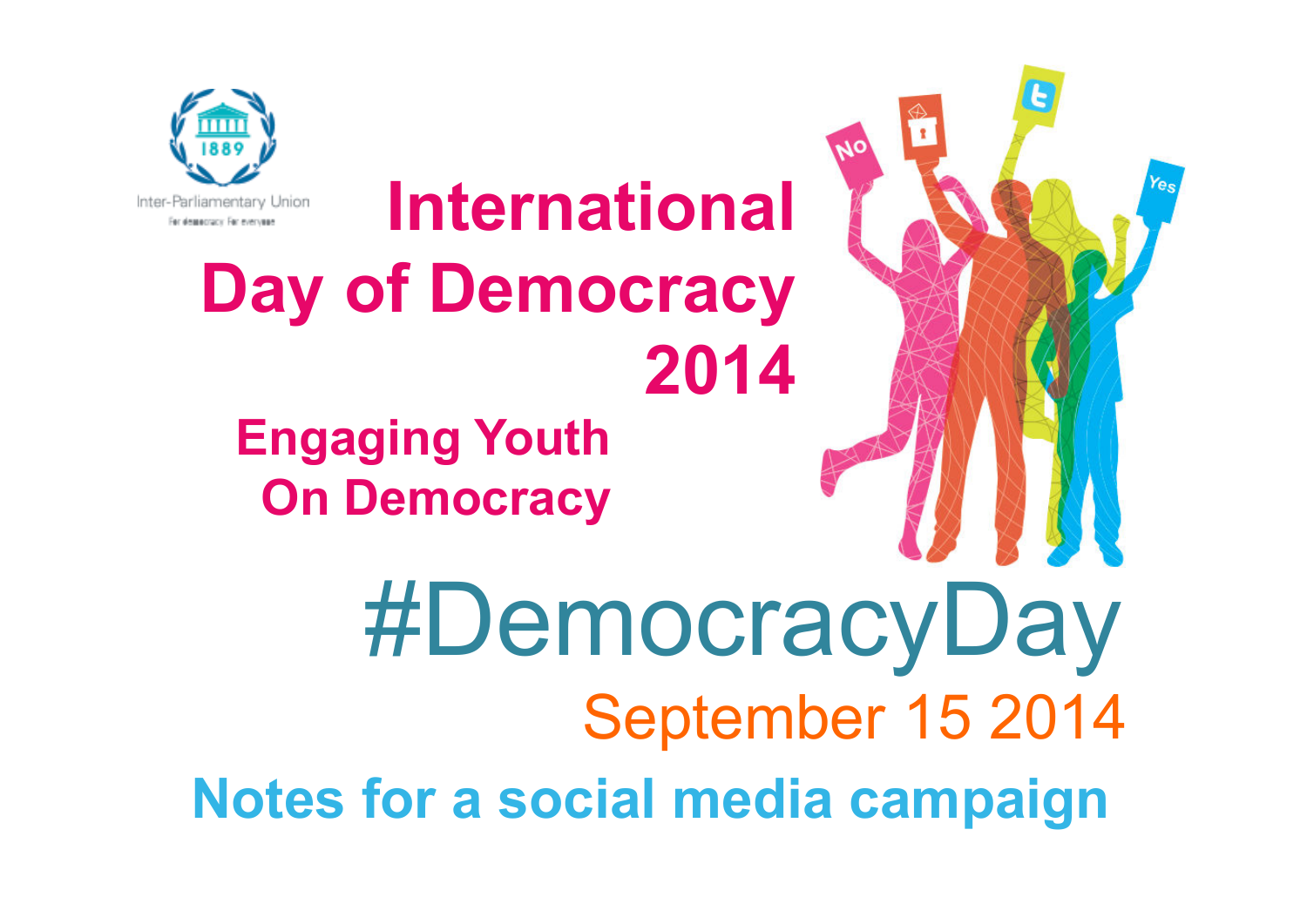

The Inter-Parliamentary<br>Union (IPU) is the Union (IPU) is the<br>international organization of international organization of<br>parliaments parliaments.

The IPU is committed to<br>promoting democracy by promoting democracy strengthening parliaments as democratic institutions.

In September 1997, the IPU adopted the Universal Declaration on Democracy.

Ten years later, on <sup>8</sup> November 2007, the United Nations General Assembly adopted resolution 62/7 declaring

> 15 September the **International Day of Democracy**

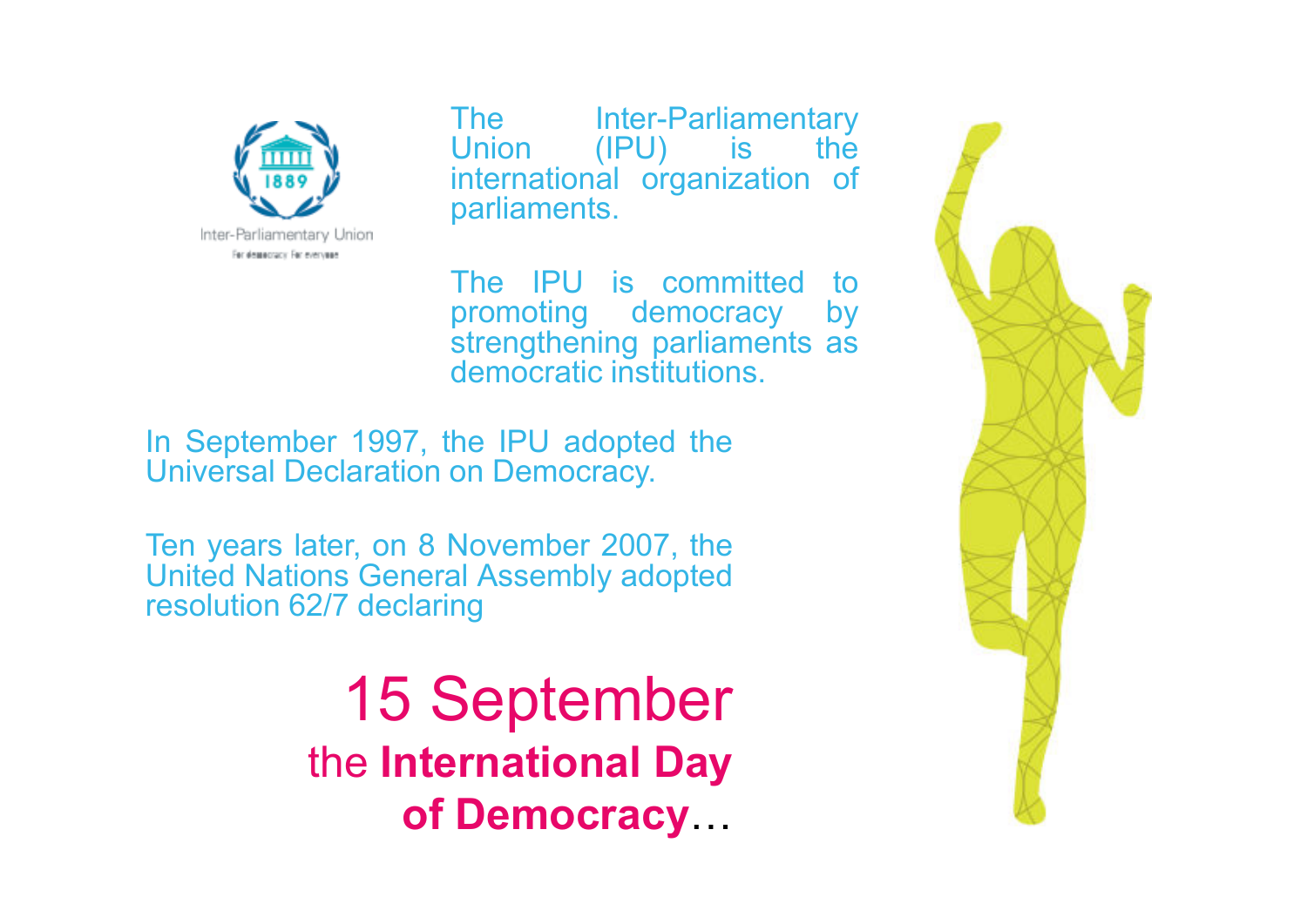## **ENGAGING YOUTH ON DEMOCRACY**

- Young people between 15-25 years of age represent 20 per cent of the global population, but recent IPU research showed parliamentarians between 20-40 years of age accounted for just 12 per cent of all MPs.
- Voter turnout among young people across all regions of the world is also worrying.
	- • Despite a drop in electoral participation among youth, young people have been at the forefront of several recent mass movements for democracy and socio-economic rights.

The use of **social media** to make their voices heard is also a vital and growing force for change.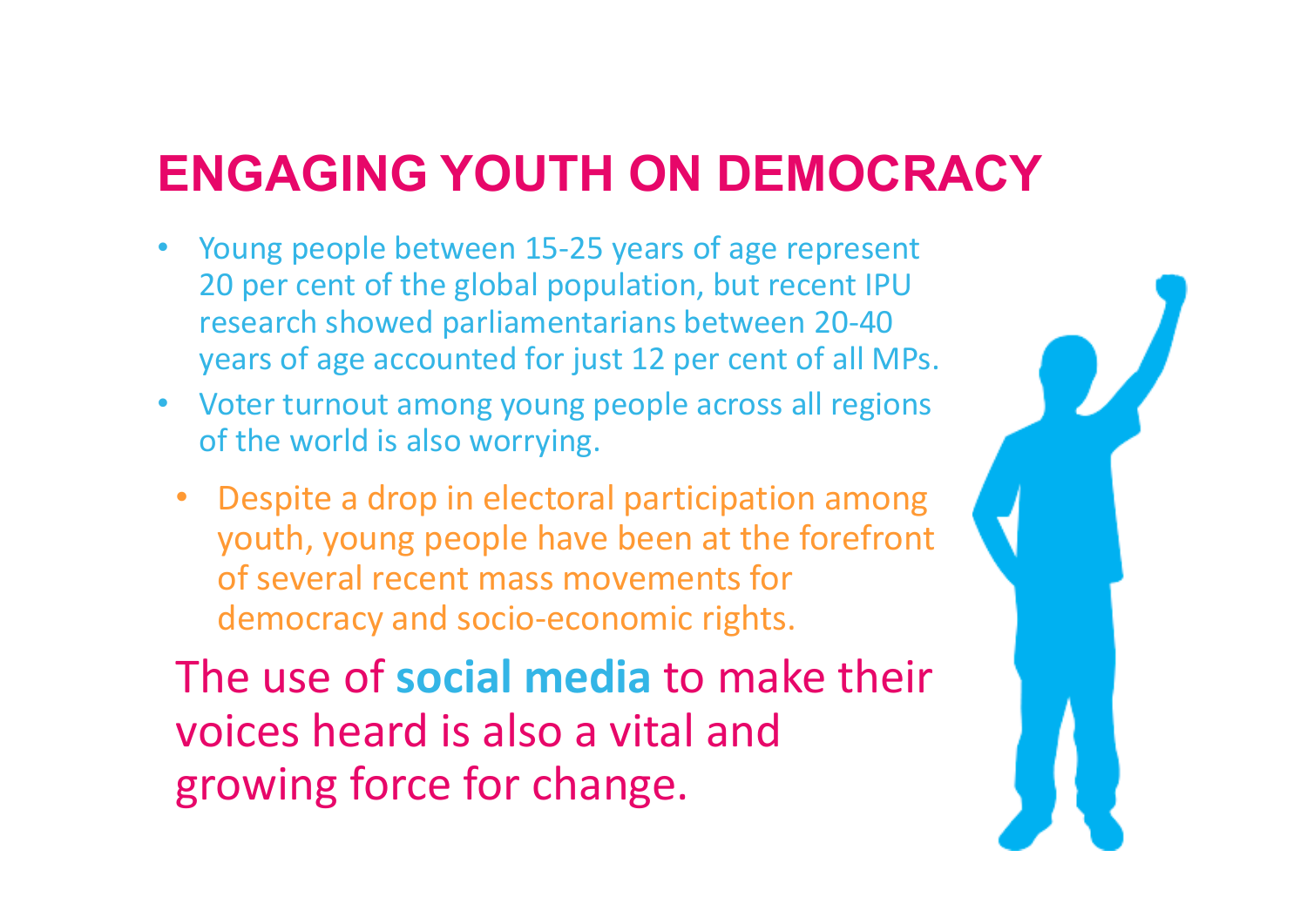#DemocracyDaySocial Media campaign

#### GOALS:

- Encourage leaders & parliaments to put young people on the political agenda and take steps to interact with them
- Boost youth engagement in democratic processes

Spread the word with hashtag **#DemocracyDay**

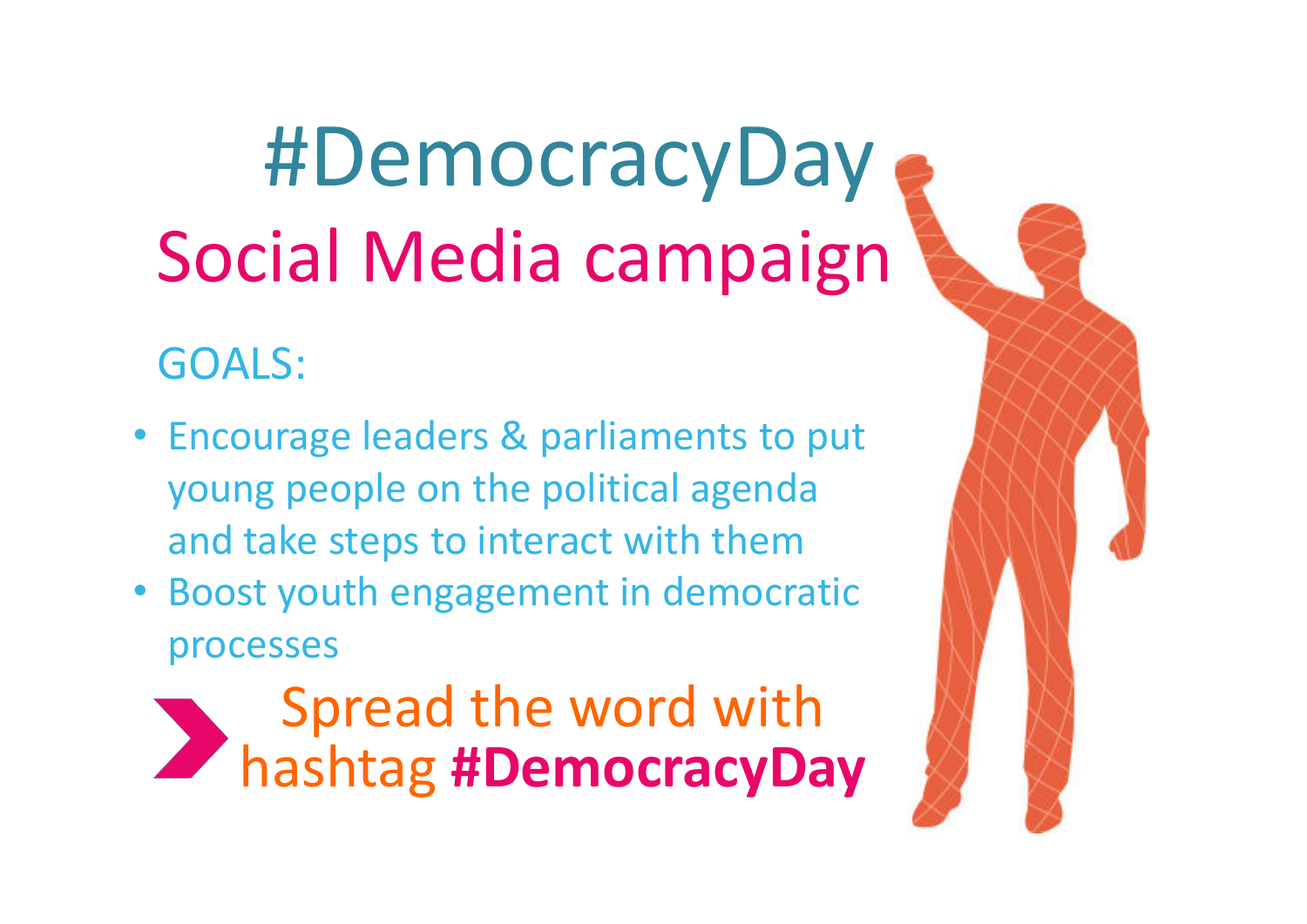## Engage on Facebook and Twitter

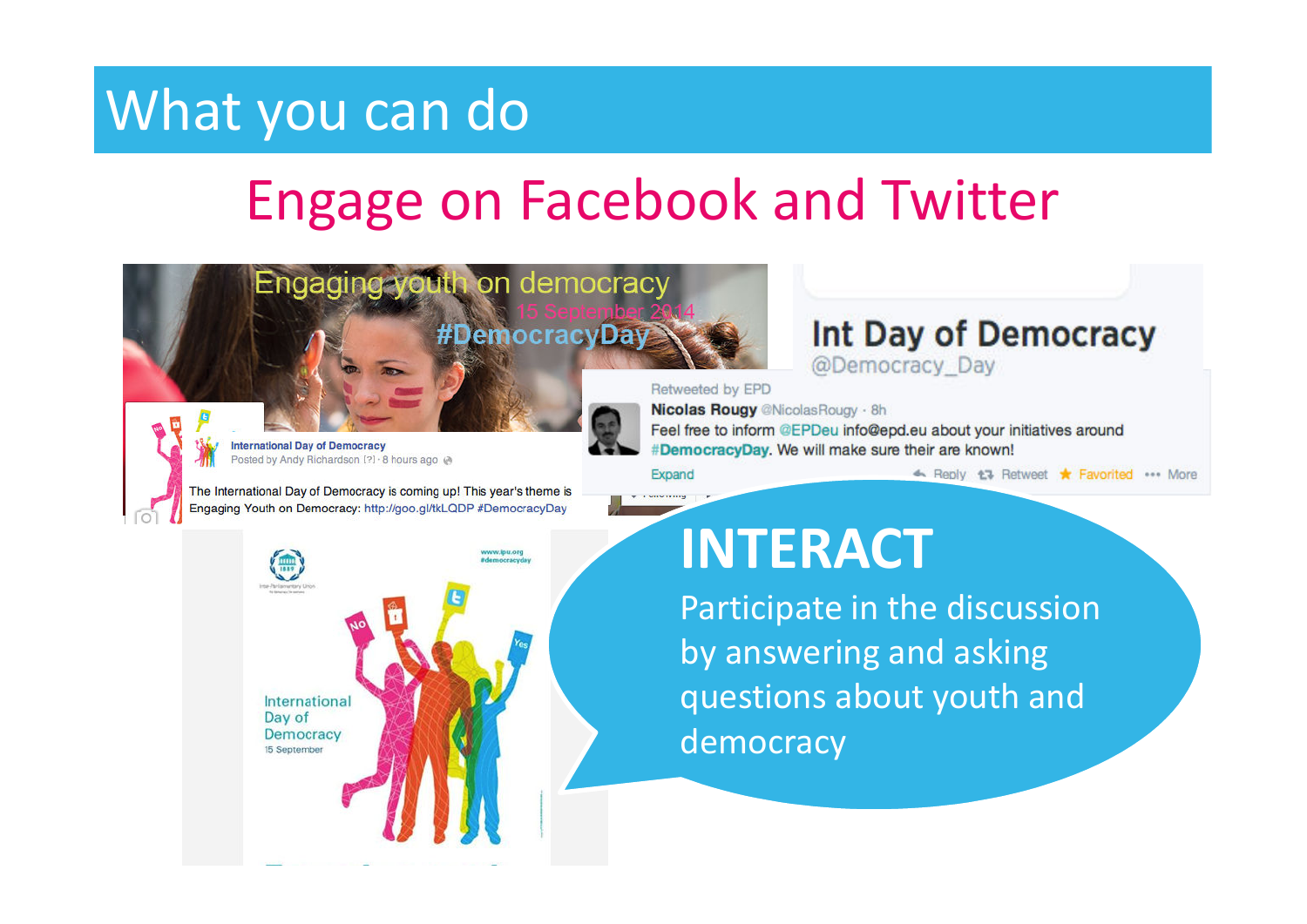## Messaging for Facebook and Twitter

- $\bullet$  Share your knowledge and insights on youth issues. For ex:
	- Your research (youth participation #s in your country, facts and figures)
	- Experiences you, your organization or your country has with youth involvement
	- Encourage parliaments, organizations and youth to take action on youth political participation with social media messages. Topics to discuss may include:
		- •aligning the minimum voting and election candidate ages,
		- • establishing youth quotas in electoral laws for parliamentary representation
		- investing more in political and civic education for school children
		- quotas for young candidates in political parties
		- regaining trust in politics among disenfranchised youth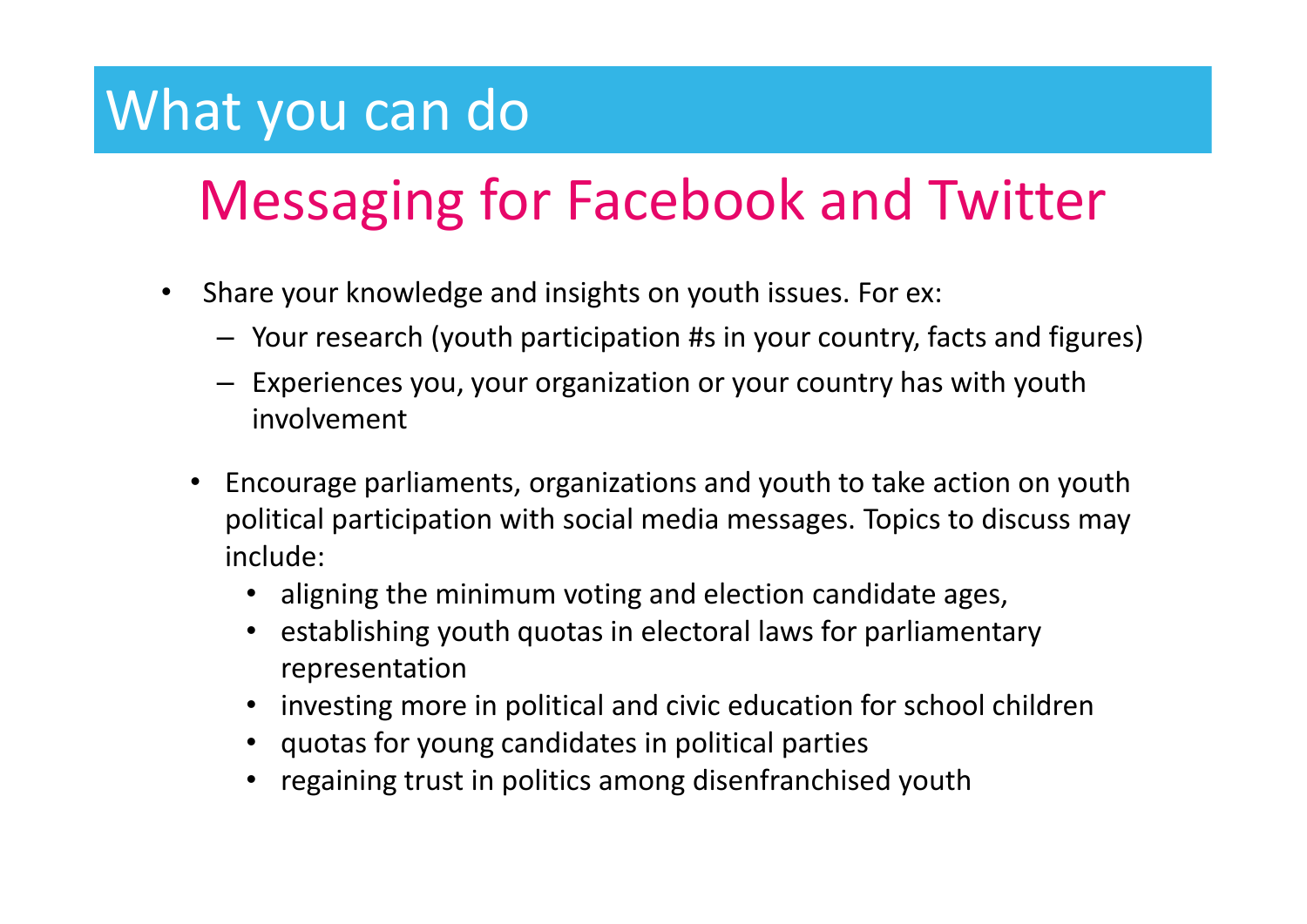

# **"ENGAGE FOR CHANGE!"**

#### **2014 Democracy Photo Contest**

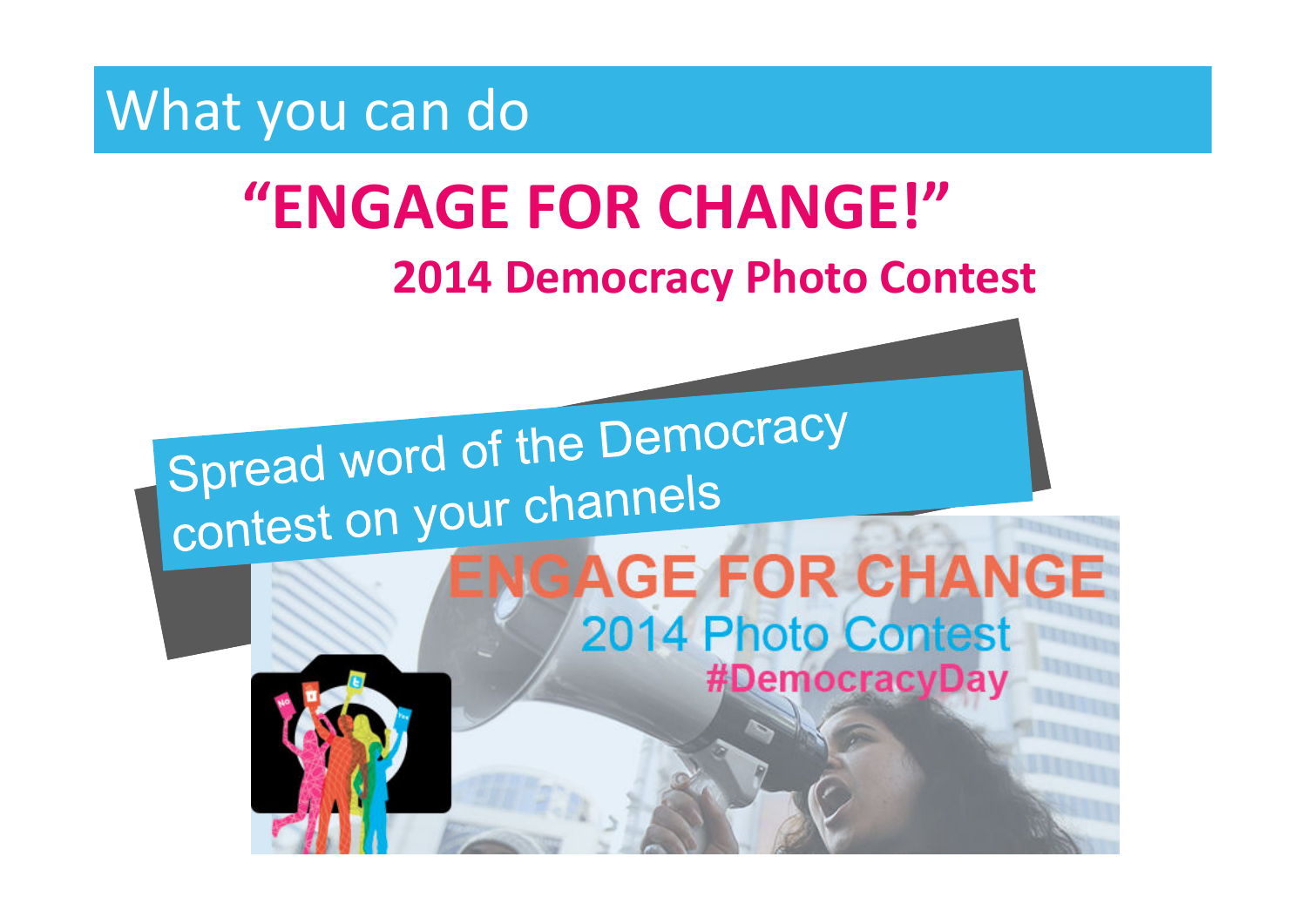## **Share Event Materials**

- Hold an event and collect pictures, quotes, stories (see <u>www.ipu.org/idd</u>)
- Try to get good-quality close-ups of youth faces and quotes about what they do to engage in democracy
- Send us your materials
- at contest@ipu.org
- We'll share your experiences on social media